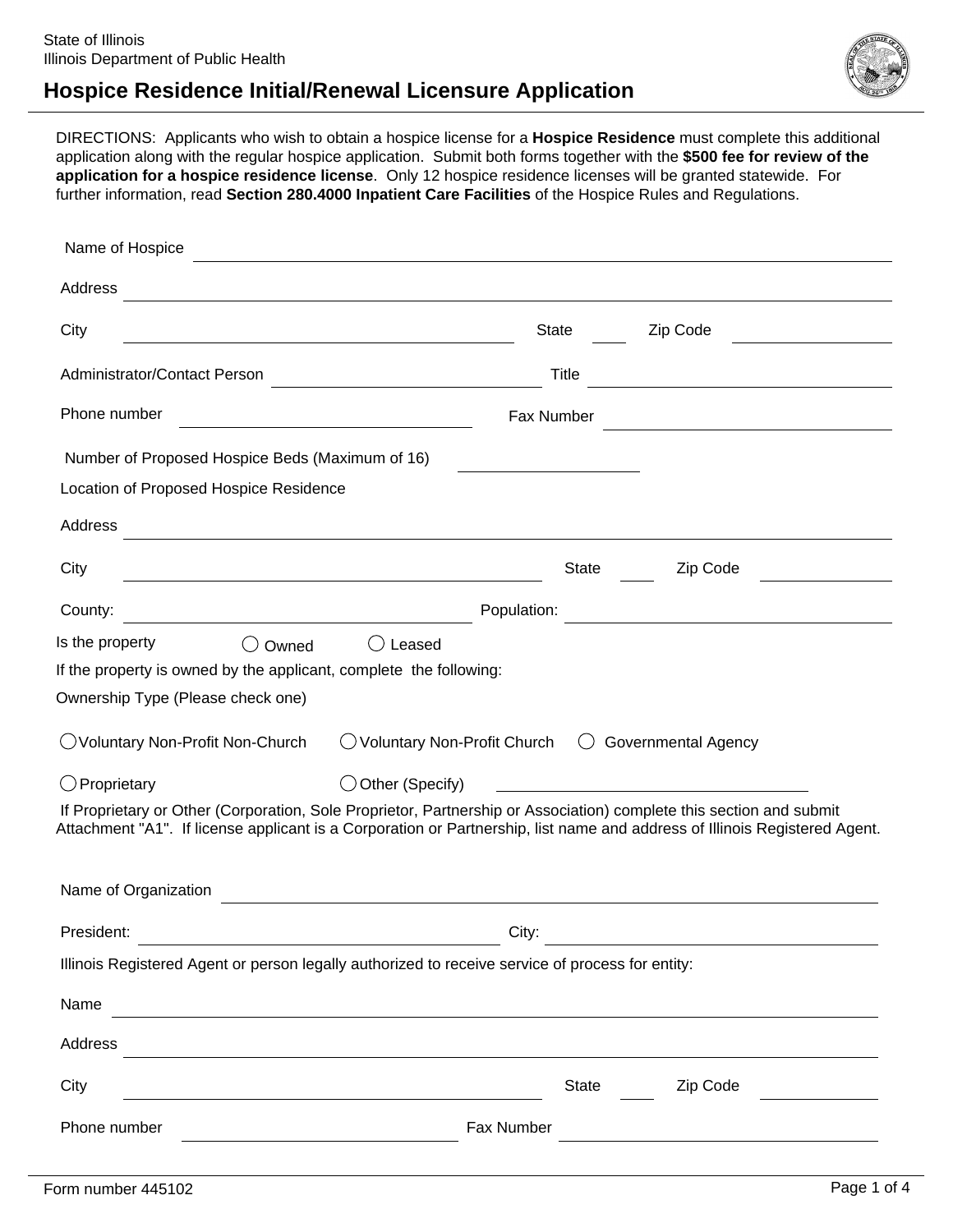

If it is leased, provide the following information on the actual owner

| Name:   |       |          |
|---------|-------|----------|
| Address |       |          |
| City    | State | Zip Code |

The following must be included at the time of application:

 $\Box$  Proposed staffing for hospice residence by discipline, shift and date for two-week period

Application for licensure and fee of \$500

Written medication policy according to 280.4030

Written food sanitation policy according to 280.4040

### **NEW HOSPICE RESIDENCE**

New hospice residences shall submit drawings for the proposed facility for review by the Department, which shall be in compliance with the requirements of the National Fire Protection Association (NFPA) Standard No. 101 (1994), "Life Safety Code" Chapter 22 "Board and Care Homes, Impractical Evacuation Capabilities." . The Department will request the drawings after provisional license has been issued.

This state agency is requesting disclosure of information that is necessary to accomplish the statutory purpose as outlined under the Hospice Program Licensing Act (210 ILCS 60). Disclosure of this information is **REQUIRED.** Failure to provide any information will result in this form not being processed. This form has been approved by Forms Management Center.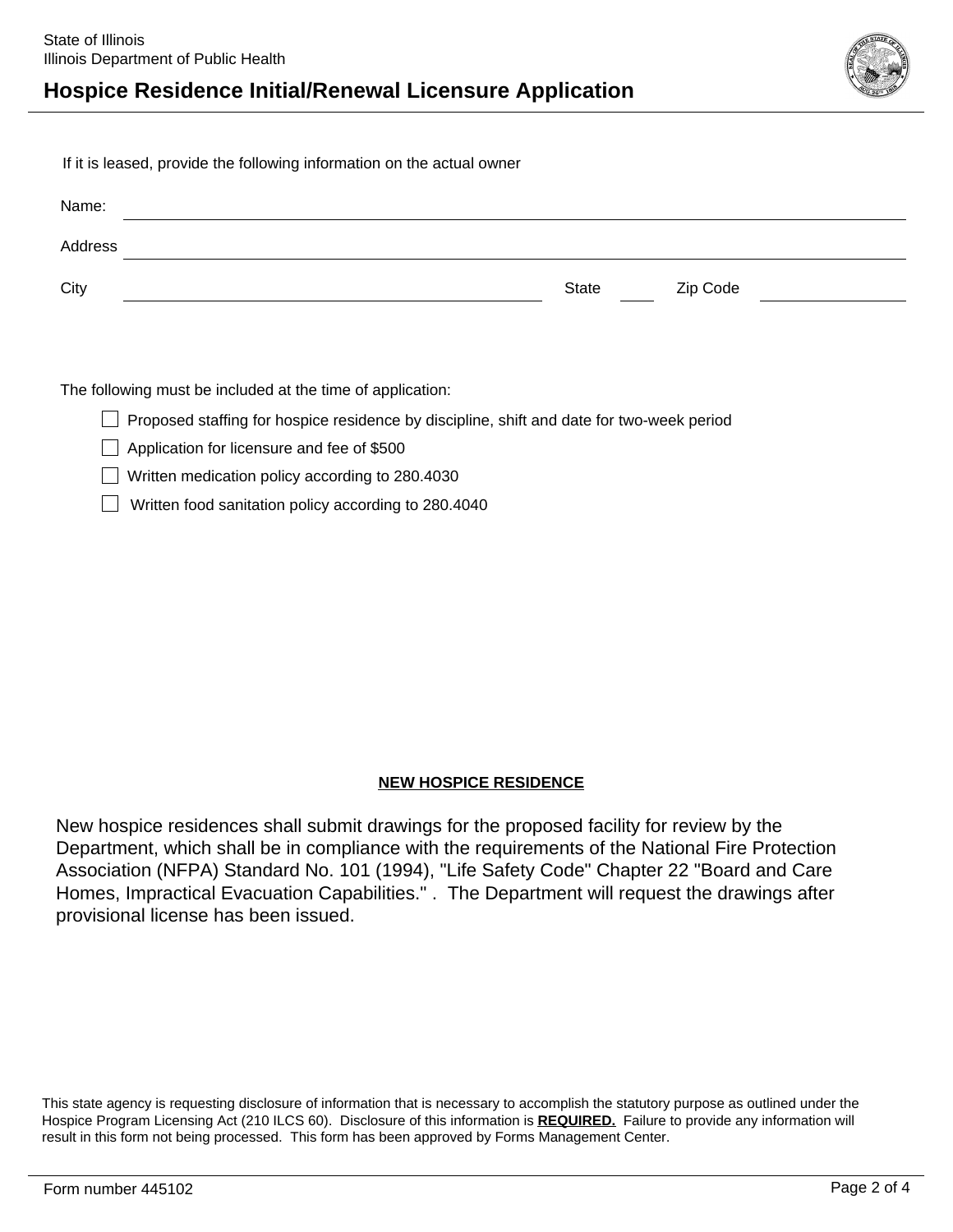# **Hospice Residence Initial/Renewal Licensure Application**



#### **ATTACHMENT (A1)**

#### **STATEMENT OF OWNERSHIP**

| Name of Hospice |       |          |
|-----------------|-------|----------|
| Address         |       |          |
| City            | State | Zip Code |

List name, address, telephone number, and occupation of each person who has entered into contract to manage, operate or who owns or controls (directly or indirectly) shares of stock, or any other financial interest of 5 percent or more of the hospice.

| Name | Address | City, State, Zip | Phone # | Occupation Direct Int % | Indirect Int<br>percent |
|------|---------|------------------|---------|-------------------------|-------------------------|
|      |         |                  |         |                         |                         |
|      |         |                  |         |                         |                         |
|      |         |                  |         |                         |                         |
|      |         |                  |         |                         |                         |
|      |         |                  |         |                         |                         |
|      |         |                  |         |                         |                         |
|      |         |                  |         |                         |                         |
|      |         |                  |         |                         |                         |